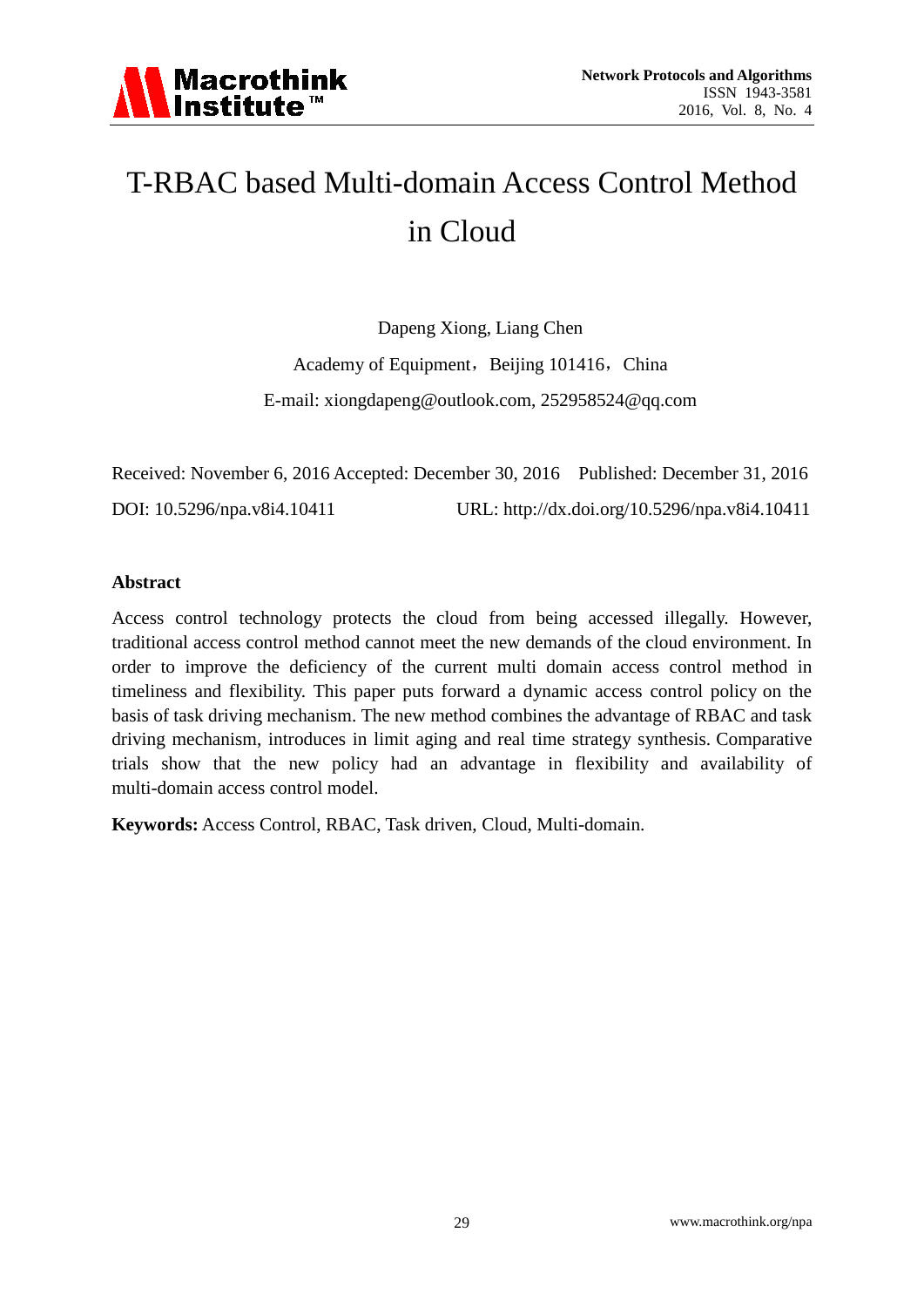

# **1. Introduction**

Access control is one of the core technologies to enhance the safety of cloud computing environment, which protects the cloud resources of legitimates users from unauthorized information leakage. Cloud is a virtual architecture composed of various autonomous domains, where users and resources located in different autonomous domains. The purpose of multi-domain access control is to realize the necessary access of inter domain resources on the premise of ensuring the security of the inner security of domain. In order to achieve this purpose, two tasks should be satisfied: one is to identify and confirm the user who access the system, another is to determine what bound of legal resources the user can access. A motion of cross-domain access is as shown in fig.1.



Figure 1. Typical Cross domain Access in Cloud

Each autonomous region runs an independent access control policies. And there is a need for mutual access to resources between domains, which requires a corresponding access control model to coordinate and manage these inter domain interoperability. Multi domain access control technology in cloud is usually based on the RBAC, TRBC, attribute based access control model and other access control model. An example of cross domain access control schematic based on IRBAC2000 [\[1\]i](#page-10-0)s as it is shown in fig.2.



Figure 2. Cross domains Access schematic

A typical cloud computing is described as a distributed architecture consisted of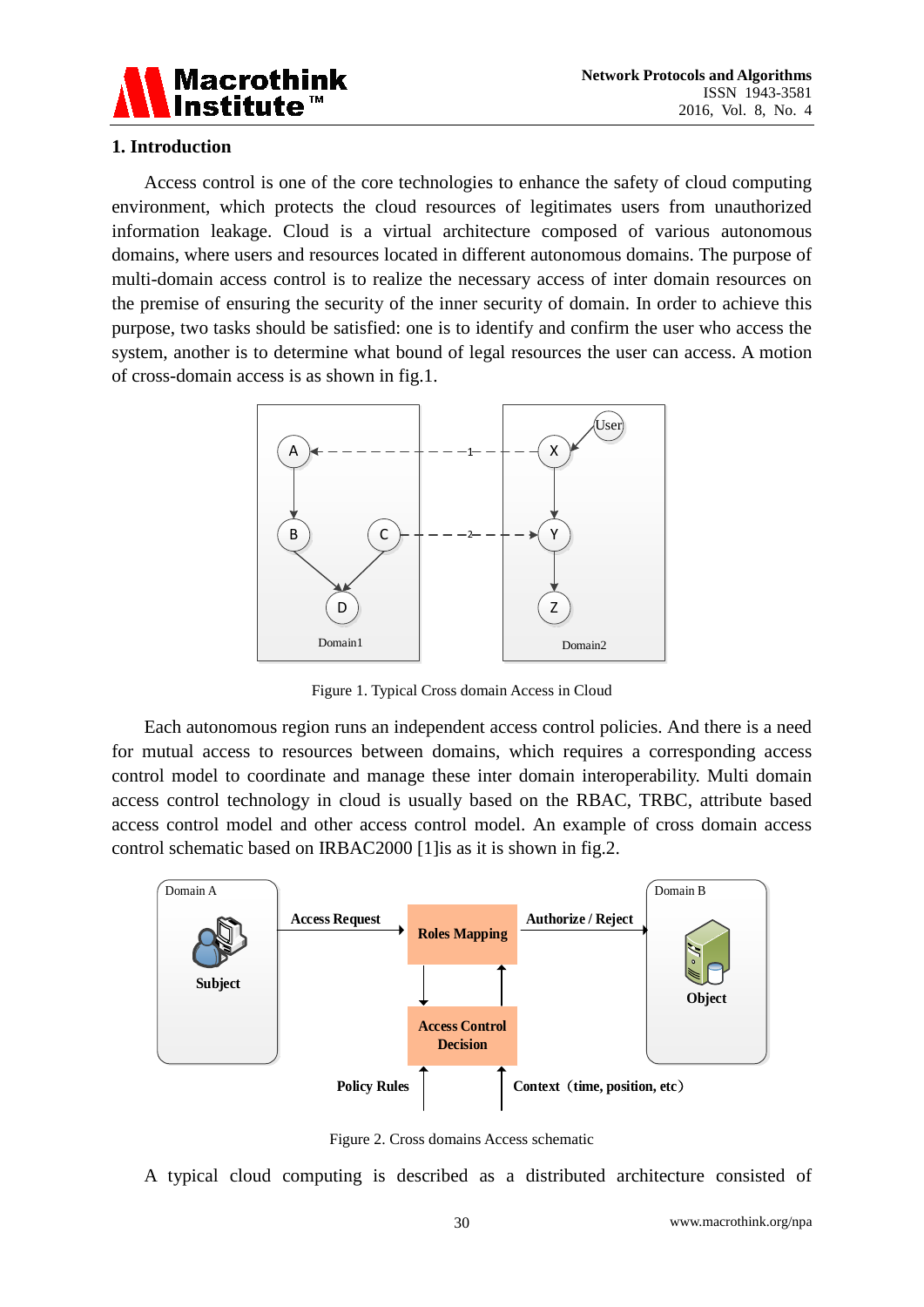

associated autonomous domains. Where autonomous domain refers to "Physical organization or logical organization that has independent access control policy with centralized, independent and autonomy management["\[2\].](#page-11-0) In the cloud, users can access resources belong to another domain via cross domain authorization.



Figure 3. Cross domains Access via Role mapping

RBAC based multi-domain access control model can reach a consensus on security policy via role mapping. As shown in Figure 3, definition role mapping:  $Manager_A \to Professor_B$ , *Employee*<sub>A</sub>  $\to Guest_B$ , inter domain roles can be convert to roles which can be understood by local domain. Then inter domain role A can obtain all permissions belong to local domain role B. Though this method meets cross-domain access request by role mapping, a security session should be established between them. The subject of a security domain should manage resources both access authority of its own domain and other neighbor security domains. Each domain runs as its own access control policy, meanwhile a public access control policy should be decided by both parties through consultation agree when sharing theirs resources. So, authorization between domains contains both inner-domain control and inter-domain control. Inter-domain access control manages internal resources via inner authority and policy, inter-domain control manages cross-domain resources operation by authorization control. Therefore, the key issue of multi-domain access control is to achieve cross-domain authorization and access control along with ensuring the security within the local domains.

An ideal access control model of cloud computing should meet the following needs of multi-domain authorization and the characteristics of the cloud. Security interoperation should be able to better fit different security policies of each autonomous domain and to avoid security policy conflict between domains. The model should response in real time according the adjustment of domain and users' access application, and cross-domain authority or rejected should be dynamically allocated or revoking. Should be easy to be implemented, and no extra complex management support is required.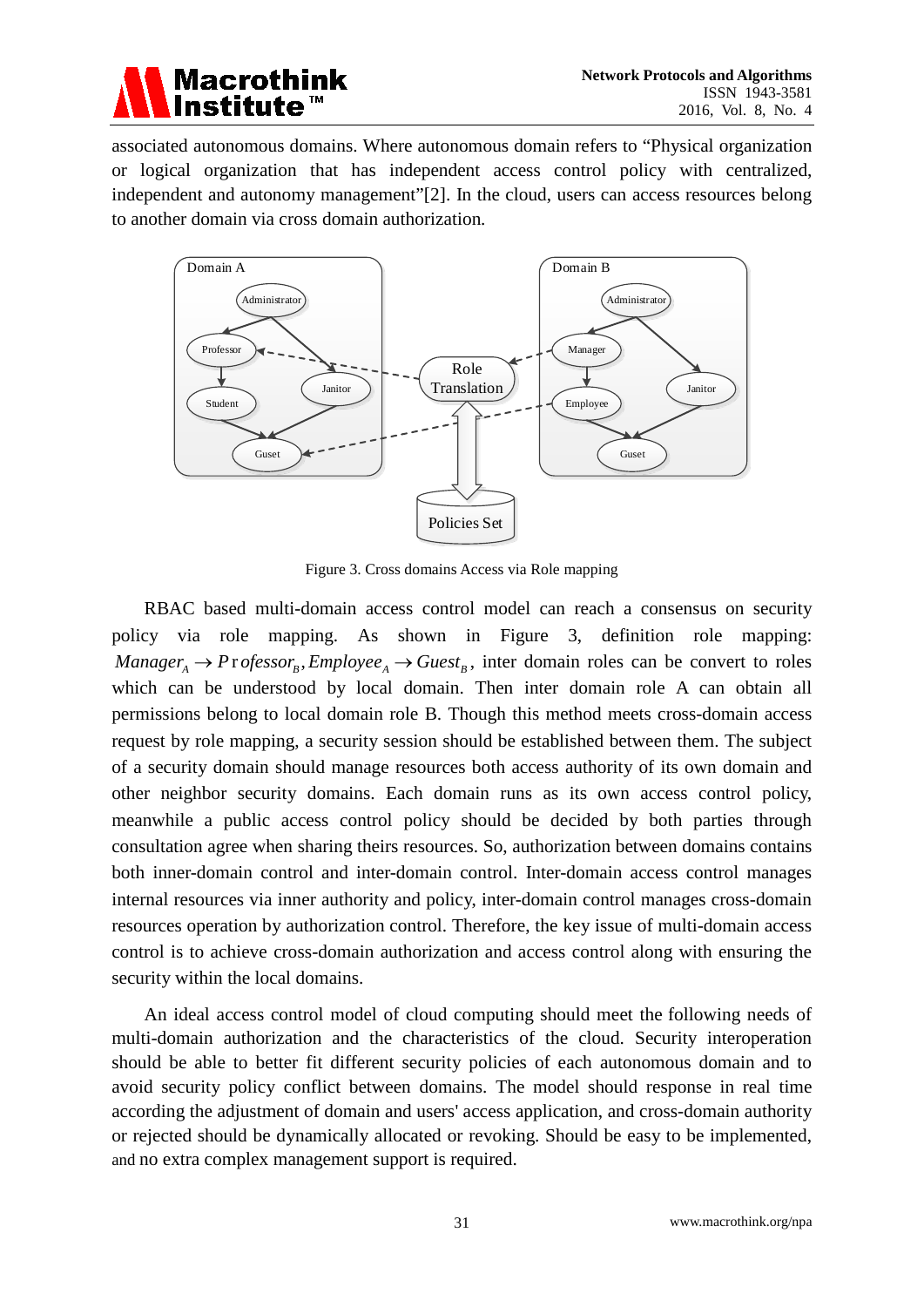

This paper summarized the research status of multi-domain access control under cloud computing environment. Then proposed a novel access control model based on RBAC oriented in multi-domain environment. The method combined RBAC with task-driven mechanism, which can gratify the dynamical need of inter-domain role mapping. Meanwhile, it improved the policy conflict digestion problem via real-time global policy synthesis. Finally it realized this model on OpenStack and illustrated it has advantages in safety and availability in two experiments.

# **2. Related Work**

# *2.1 Research status*

The traditional distributed access control technology has been widely used in multi-domain system[3]. The common approaches of multi-domain access control mainly concentrate on the following categories: role-based access control attribute-based access control, trust-based access control, and the improvements of these strategies.

Role-Based Approaches. The core idea of RBAC is to introduce the concept of the role to isolate users and permissions, so as to reduce the complexity of authorization management. Role-based access control(RBAC) has role hierarchy, least permission, separation of permission and other flexible features and also has the advantages of convenient management and intra-organizational matching. So it is more suitable for the application in a complex multi-domain environment, to meet the needs of inter-domain secure interoperability.

Attribute-Based Approaches. The core idea of attribute-based access control (ABAC) is not to authorize between subjects and objects directly, but to use the attributes related to security among subject and object and operation (subject attribute, object attribute and resource attribute etc.) as the basis of authorization decision. The advantage of ABAC is that it can fit the dynamic nature, expansibility of network environment.

Trust-Based Approaches. Trust-Based Access Control (TBAC) is mainly triggered from users' access permission, and to determine whether give user the right to access a resource by calculating the user's credibility.

| -wore cannot be can be well weeken to her of his wel |               |                    |                   |  |
|------------------------------------------------------|---------------|--------------------|-------------------|--|
| <b>Access Control</b><br>Model                       | <b>RBAC</b>   | <b>TBAC</b>        | <b>ABAC</b>       |  |
| <b>Sample</b>                                        | RBAC96        | <b>TRBAC</b>       | ARBAC             |  |
| <b>Security</b>                                      | High          | High               | High              |  |
| <b>Flexibility</b>                                   | High          | High               | Normal            |  |
| <b>Reliability</b>                                   | Normal        | Normal             | Hard              |  |
| <b>Application</b>                                   | Complex scene | Work flow,         | Large scale,      |  |
|                                                      |               | Distributed system | Dynamic expansion |  |

Multi-domain access control in cloud has inherited and developed from traditional distributed multi-domain access control technology. In view of the characteristics of cloud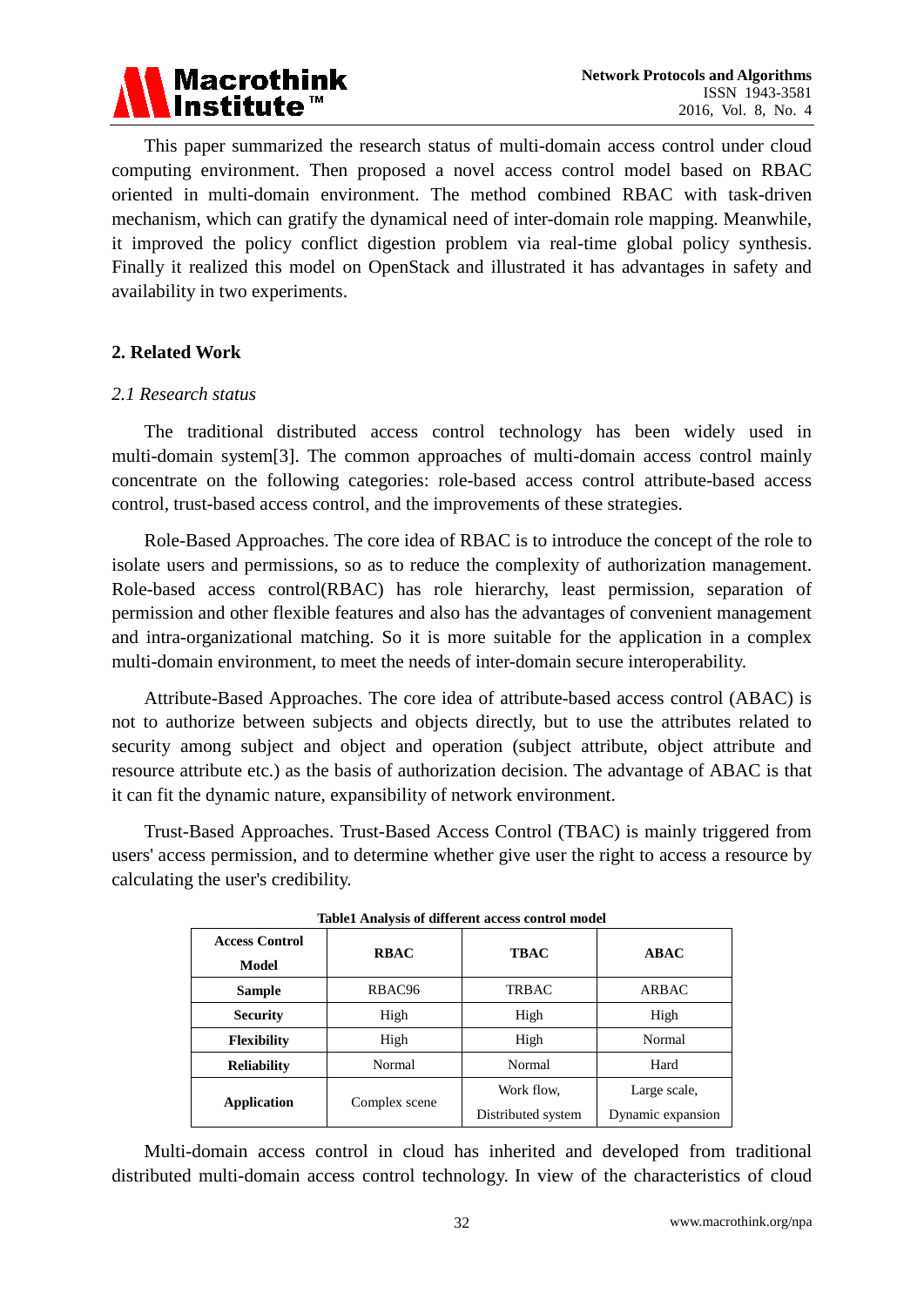# Macrot<mark>hink</mark><br>Institute™

computing is different from the traditional information systems, cloud computing access control is facing many new problems. When designing multi-domain mechanism suitable for cloud, new characteristics of inner-domain and inter-domain access control under the cloud environment should be fully considered.

# *2.2 Access Control in Commercial Cloud*

OpenStack is the most representative of the open source cloud computing platform. OpenStack access control (Control OSAC, Access) [\[4\]a](#page-11-1)chieves the certification authority via Keystone components, which is responsible for providing authentication and management of users, accounts and role information, authorization services. The core of OSAC is to extend the improved role based access control model. As a role based authorization model, the core part of OSAC is role assignment, including user assignment (UA), group allocation (GA) and privilege allocation (PA). In Keystone, the role represents a set of resources that can be accessed by the user, so that all users can access the authorization by role.

Web Services Amazon (AWS) [\[5\]i](#page-11-2)s an Amazon Co's cloud computing service platform. Access policy of AWS is divided into resource based strategy and user based strategy. Resource based strategy is to associate access authorization with the resources (storage buckets and objects), including the "storage bucket" policy and the access control list (ACL). Both the storage bucket strategy and ACL adopts the XML architecture to describe the corresponding relationship between the authorized person and the granted authority.

Ali cloud was founded in 2009 by the Alibaba group. Ali cloud uses RAM (Resource Access Management[\)\[6\]](#page-11-3) to provide users with the user's identity management and access control services, its core functions focus on user identity management and authorization management. RAM introduces the concept of group (Group) and role (Role) to facilitate the management of permissions and users. Sub - users have all the permissions of the group once join in the group. Role mechanism can solve the problem of one-time authorization of temporary users, users obtain the corresponding authority through the temporary role.

Overall, most of the current commercial cloud platform are adopting the traditional access control technology, the research on the cloud computing environment for access control technology is still in the exploratory stage.

# **3. A T-RBAC based Multi-domain Access Control Method**

In this section we construct and realize a security interoperability model suitable for distributed heterogeneous in multi-domain autonomous environment. Target of this model is to establish a multi-domain access control model based on dynamic real-time role mapping.

# *3.1 Trust measuring based cross domain authority*

Related trust measuring method decides the evaluation weight of role according to the role of the role level, then calculates the level of trust on the basis of the role of weight and the evaluation of user role. The basic ideas are as show in fig.4: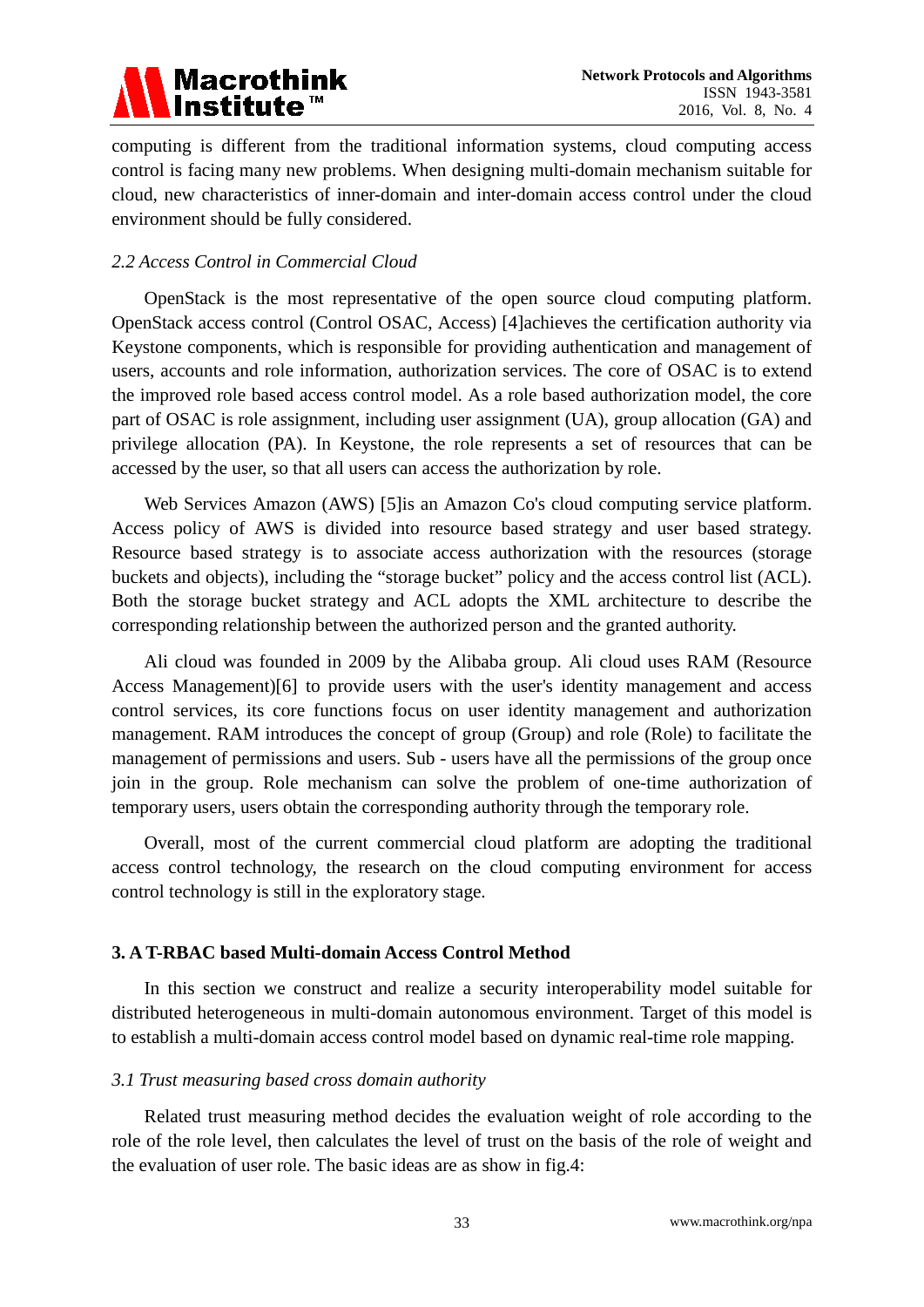



Figure 4. Trust measuring based cross domain authority

(1) Manage of role weight. Assign each role with the corresponding evaluation weights according to importance of the user role in the security domain, the higher the weight, the higher the user's level of authority.

(2) Role trust evaluation. Calculate the degree of trust between entities, represented by "T", the value of T affected with user behavior, context, time attenuation and other factors, the range of  $T \in [0,1]$ .

# *3.2 Task-oriented role assignment*

Traditional role assignment based on role is fixed once concluded, this way of authorization ignore the dynamic changes of user action, has drawbacks in permission timeliness and distribution on demand. In this paper, we introduce important attribution of task. The task (or activity) is the collections of all cross-domain operating processes. The basic ideas are as show in fig.5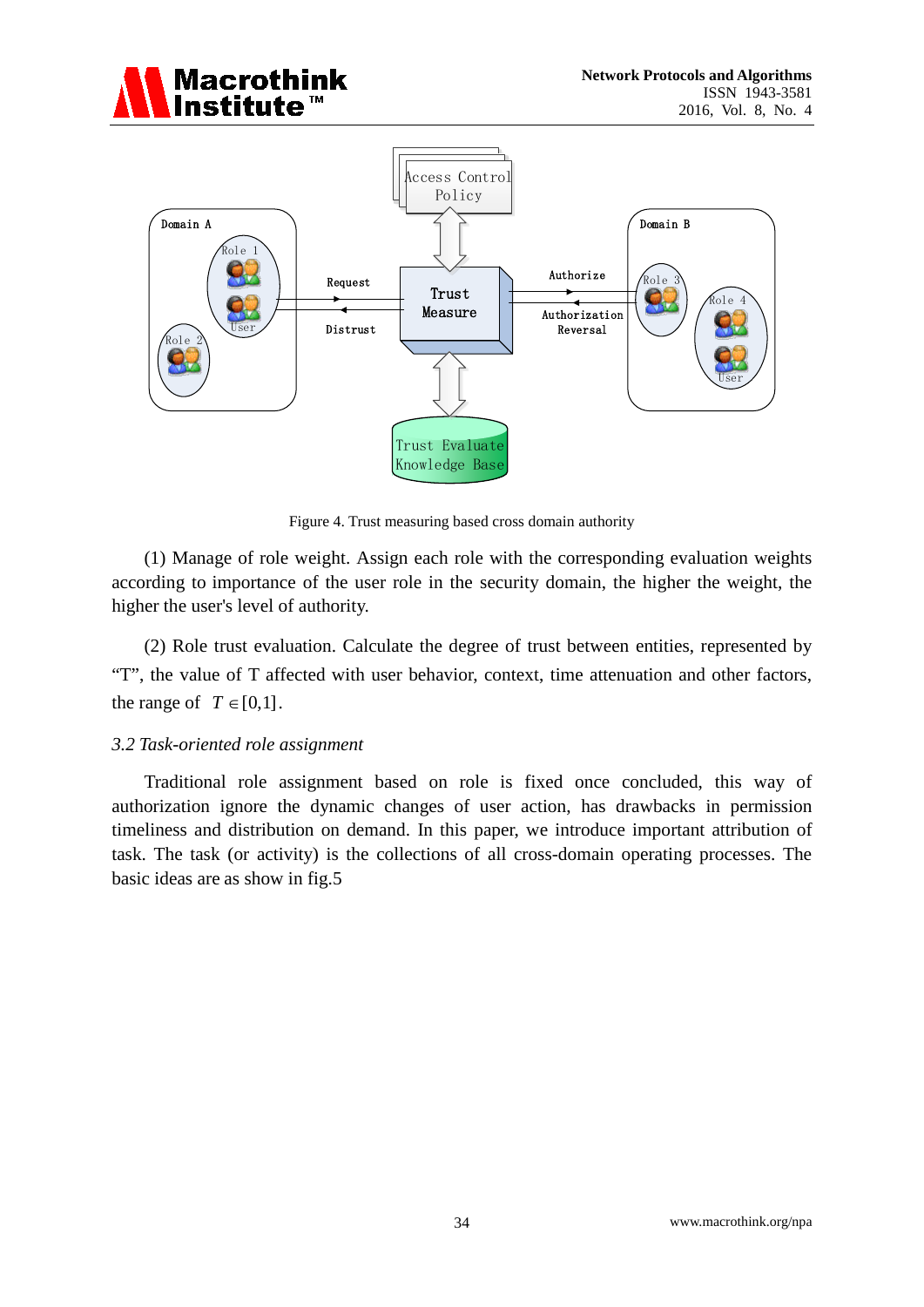



Figure 5. Task-driven role assignment

(1) Assign permissions on the basis of task status. Authorizations start when task request meets the condition. Permissions revoke when task pauses or does not meet the condition. When the task is finished, take back the role and revoke the user's role.

(2) Combine access role with task. Each execution of task is considered as a process that covert a local domain role to a cross domain role. At the end of task execution, the role is revoked, the subject cannot access the object without a given role when the permission is exhausted.

(3) Permission adjusted with the task dynamically. Object's access control permission is not static, but varies along with the process of tasks. Task-role based access control (T-RBAC) solves access control problems from the user needs, permission should be updated and overdue authorization should be revoked in real time according to the needs of current tasks.

# *3.3 Real-time access control policy synthesis*

The dominant ways of RBAC-based access policy synthesis focus on role mapping by establishing an equivalent inter-domain role to realize resource access. The static mapping is a tightly coupled and global role mapping approach with a coordination center[7]. The static role mapping has advantages in large-scale distributed intra-domain policy synthesis, but in less highly interactive conditions. The dynamic mapping is a loosely coupled and distributed approaches based on request act with no coordination cente[r\[8\].](#page-11-4) The dynamic role mapping does well in the policy synthesis in the scene of rapid role updating and frequent interaction among domains, but acts inefficiency for large-scale and heterogeneous scene.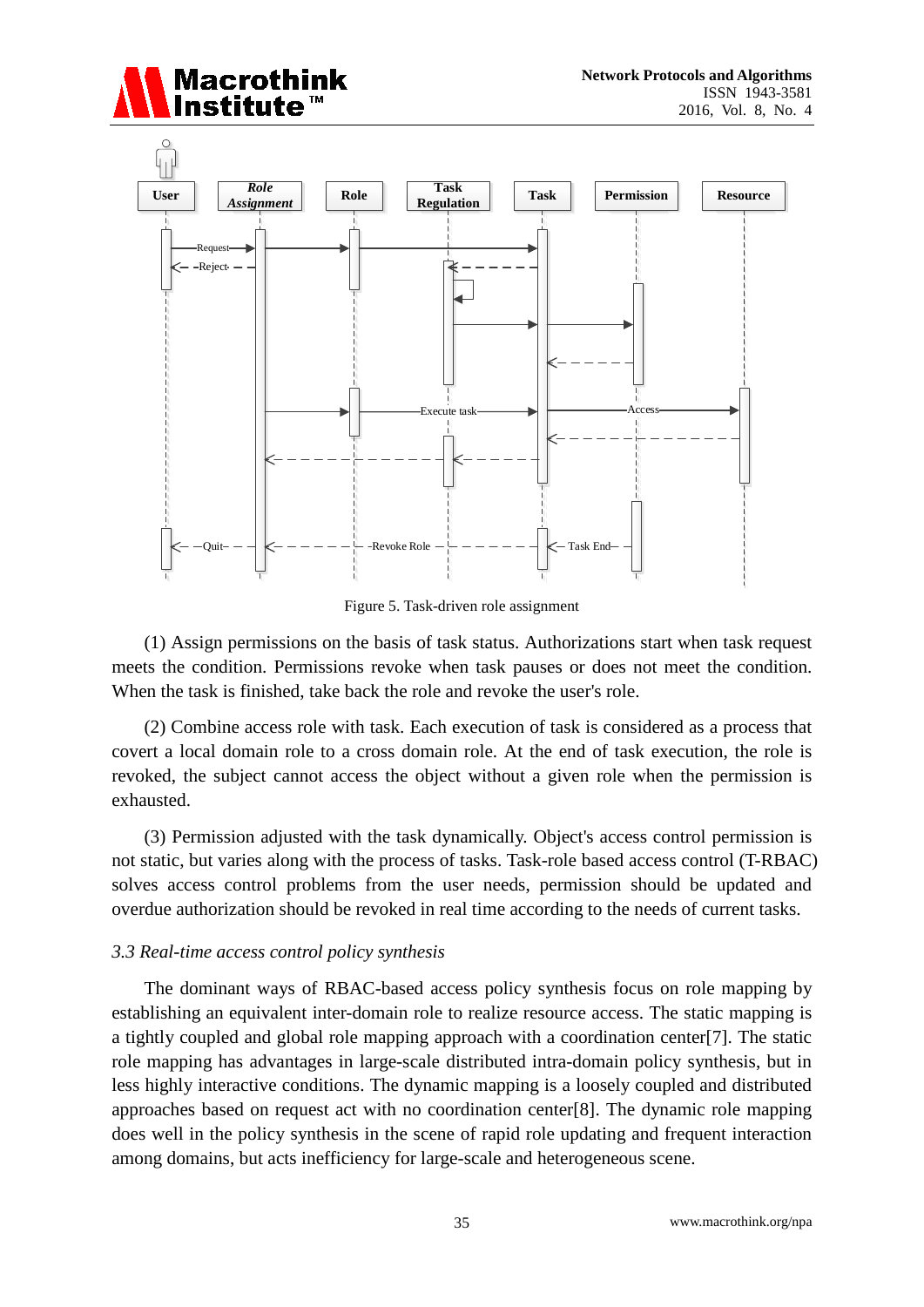

We introduce a role management engine to the management domain, which adopt static and dynamic synthetic policy separately in global policy synthesis and local policy renewal, as shown in the fig.6.



Figure 6. Real-time access control policy synthesis

Combining static and dynamic synthesis method according to the task. We provide a real-time dynamic cross domain strategy synthesis method. The basic idea is as follows:

(1) An engine of Role – Permission manager is set to maintain a role – permission table, which was statically strategized and dynamic updated along with the tasks.

(2) Global synthesis module draws a roles - permission map between domains preliminary, then sorted conflicts uniformly. This process ensured the safety and non redundancy, but was time-consuming. Suitable for regular maintenance, such as in the stage of access control engine initialization.

(3) Localized strategy updating on the basis of task. Update current task related roles and permissions table to meet the new task request. The accessed domain maps the request from another domain to a partial role set, then incorporate into global table.

# **4. Simulations and Performance Analysis**

Two simulation experiments have been designed in the multi-domain environment. The experimental hardware environment: 4 single CPU (each CPU 4 cores, frequency 1.6GHz, memory 4G) servers. We set up a small cloud computing environment based on OpenStack to simulated a multi-domain environment consisted of 8 domains. Network topology of the experimental environment is as shown in fig.7.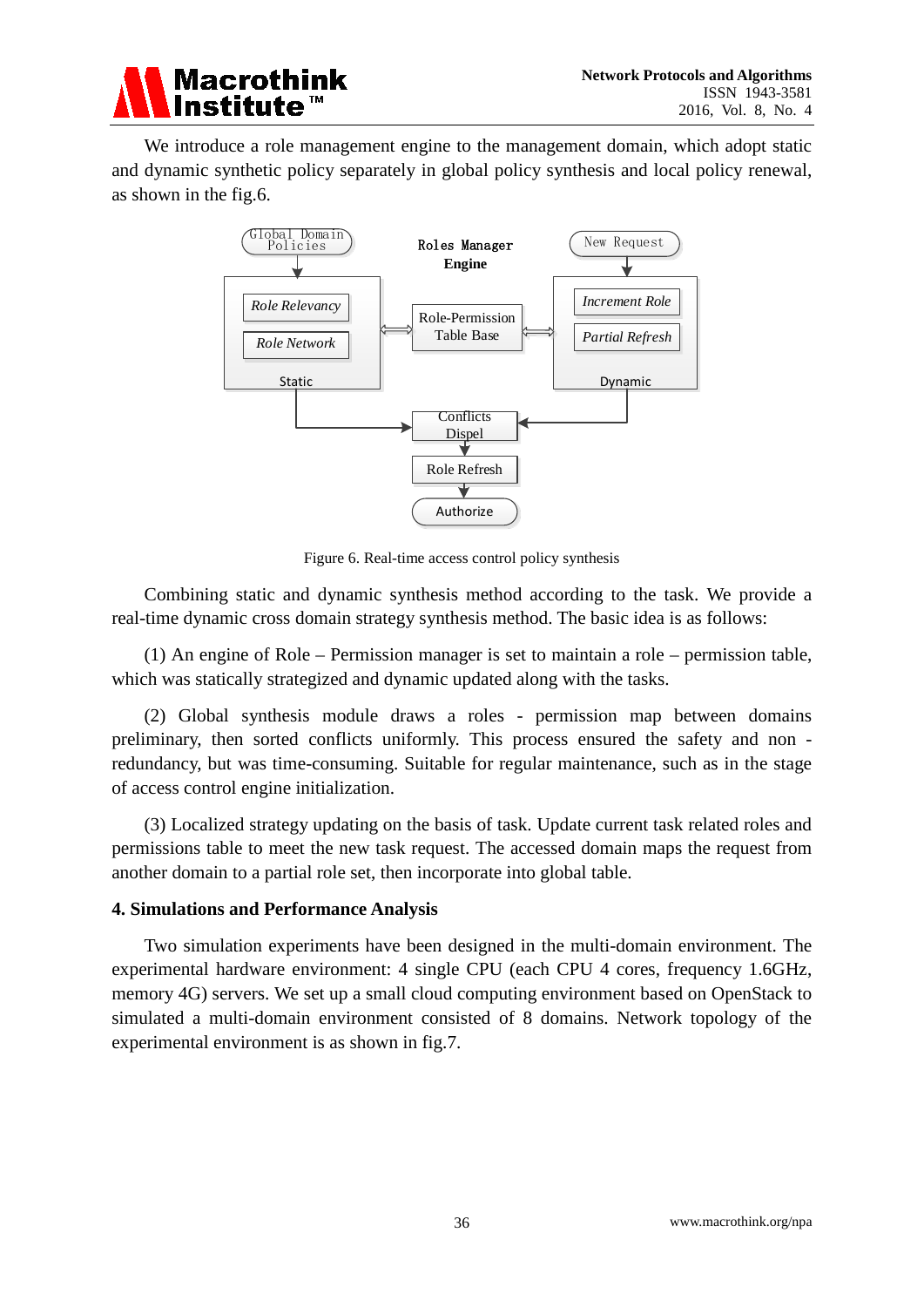



Figure 7. Network topology of the experiment

# *4.1 Security performance test*

The purpose of the security performance test is to examine the ability of RBAC model with Aging Authorization. We compared the trend of policy conflicts along with cross-domain requests, in the case of RBAC bring in aging authorization or not. The experiment simulated the conflict detection process of cloud service. Random construction of a set of 10, 50, 100,150, 300,500, 800 requests to be detected. Experimental results as shown in Fig.8.



Figure 8. Security performance under different RBAC

The result proved that the task driven RBAC model can keep the risks of policies conflict low via bringing in the authorization mechanism of limited aging. The original RBAC algorithm kept the role authorization, ignoring the task changing, thus lead to conflicts against the existing authorization. While the algorithm based on task driven RBAC bring in the aging control for each authorization, where the manager will revoke the role authorization forwardly in a certain period of time after the session is completed, thus accordingly avoid unnecessary permission leakage due to expired license. Overall, the task-driven method has a certain degree of improvement on the security.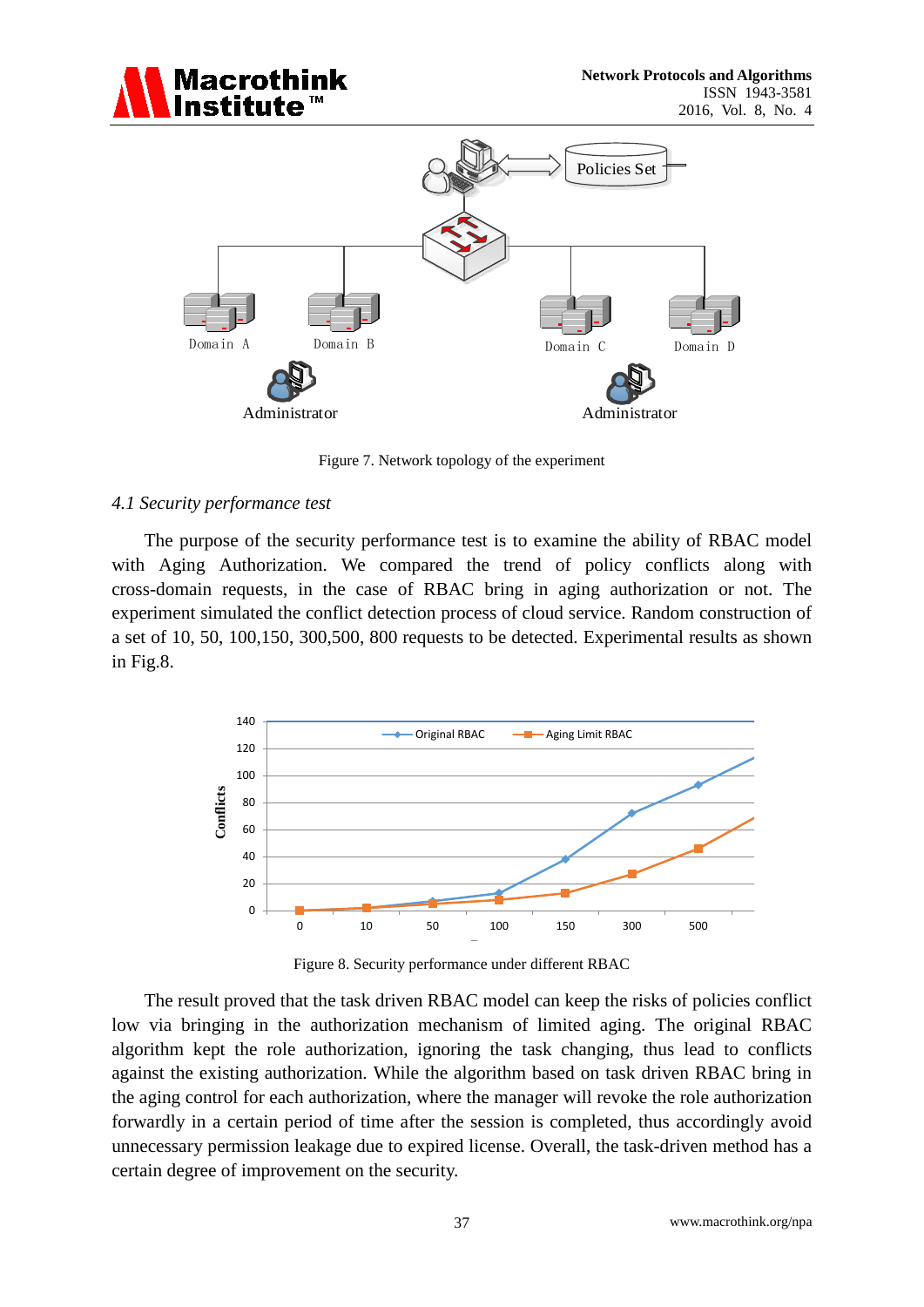

# *4.2 Efficiency performance test*

The purpose of the efficiency performance test is to evaluate the performance of Real-time Global Policies Synthesis, We compared the time consumption of policy synthesis between Static synthesis method, Dynamic synthesis method and the real-time synthesis method. Experiment was implemented in three test bed adopting different policy synthesis to measure the relation between time consumption and real-time request and the scale of domains. Random construction of a set of 50, 100,150, 200,250, 300 requests to be detected. Experimental results as shown in Fig.9, Fig.10 and Fig.11.



Figure 9. Average time of Static Method

Figure 9 corresponds to the average time of Static Method. The static method has advantages in smaller scale, however costs too much compared with other methods when as the system becomes more complex. It has advantages in primary stage, because the static method spends time on in initialization, but loses the advantage gradually for the lack of flexibility.



Figure 10. Average time of Dynamic Method

Figure 10 corresponds to the average time of Dynamic Method. The dynamic method has advantages in real-time adaptation, however costs too much compared with other methods in the begging. It has advantages in later stage, because the dynamic method could adjust locally, but costs much time in the primary stage without a global synthesis table.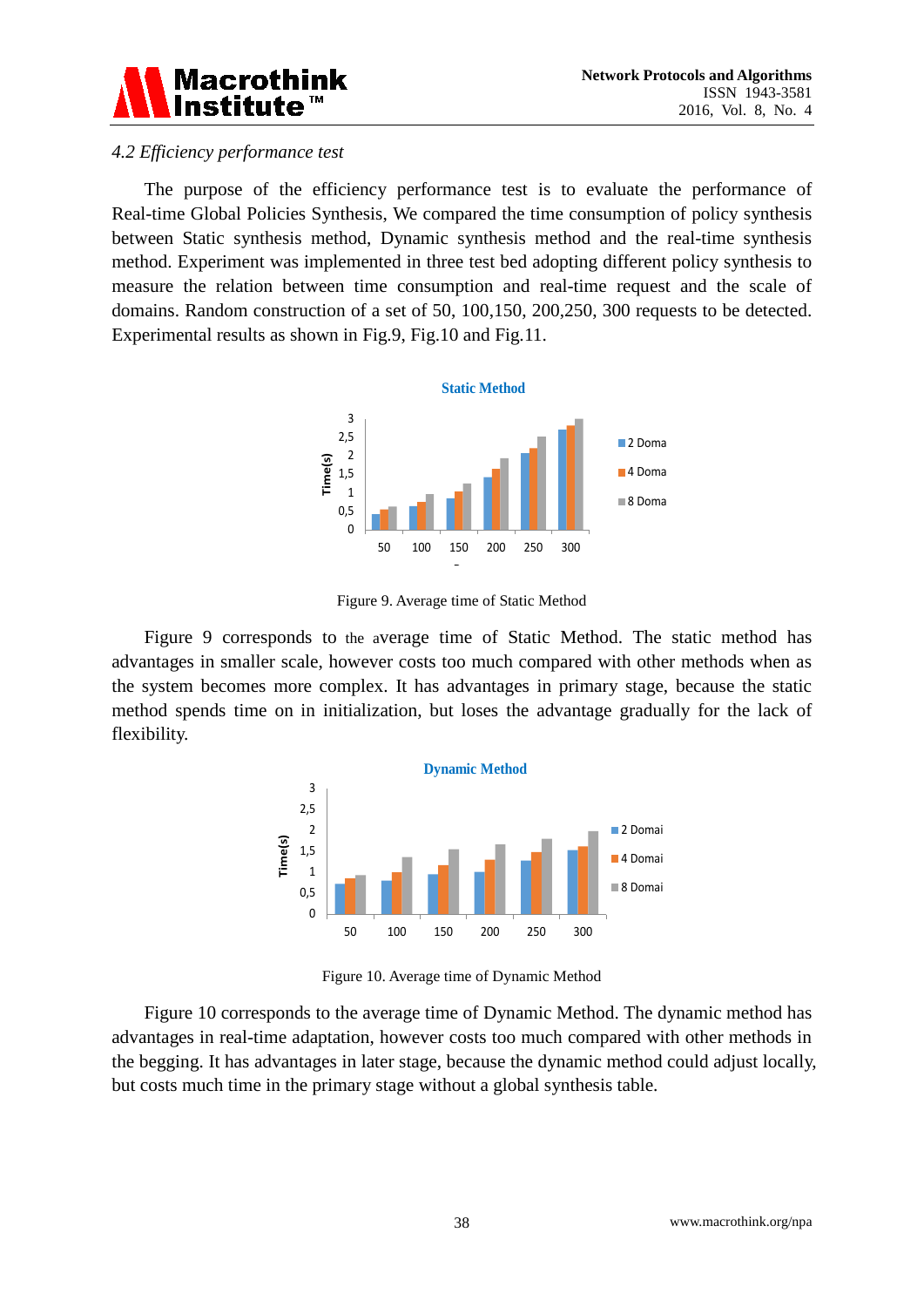



Figure 11. Average time of Combing Method

Figure 11 corresponds to the average time of Combing Method. In the preliminary stage from 50 to 100, the dynamic method cost the longest time. While in the later stage from 200 to 300, the static method cost the longest time. Combing method adopt global synthetic strategy in large-scale initialization, and using local dynamic update to meet the real-time request. It proves that the real-time fusion method of global static synthesis and partial dynamic synthesis can improve the abilities of multi-domain access control policy synthesis. We did not test its effect of our method in a much larger domain limited to environmental conditions.

# **5 Conclusion**

This paper improved the Role-based multi-domain access control model by bringing in aging control and associative policy synthesis to the cloud. Compared with the common RBAC algorithm, this method can revoke permissions at the end of the task, thereby reduce the possibility of permission leakage. And the dynamic updating role - access tables according to requests, to reduce the calculation time of global strategy of synthetic, and improve the efficiency of authorization. And the experiment showed that, this model has a better performance in certain conditions. Furthermore works will be done in two aspects: How to determine the appropriate trust weight suit for each role; and More types of conflicts should be tested.

# **Acknowledgement**

This research has been supported by National High Technology Research and Development Application of China (2012AA012902) and "HGJ" National Major Technological Projects (2013ZX01045-004).

# **References**

<span id="page-10-0"></span>[1] Kapadia, Apu Chandrasen. "I-Rbac 2000: A Dynamic Role Translation Model for Secure Interoperability." (2001). Available at https://www.researchgate.net/publication/23